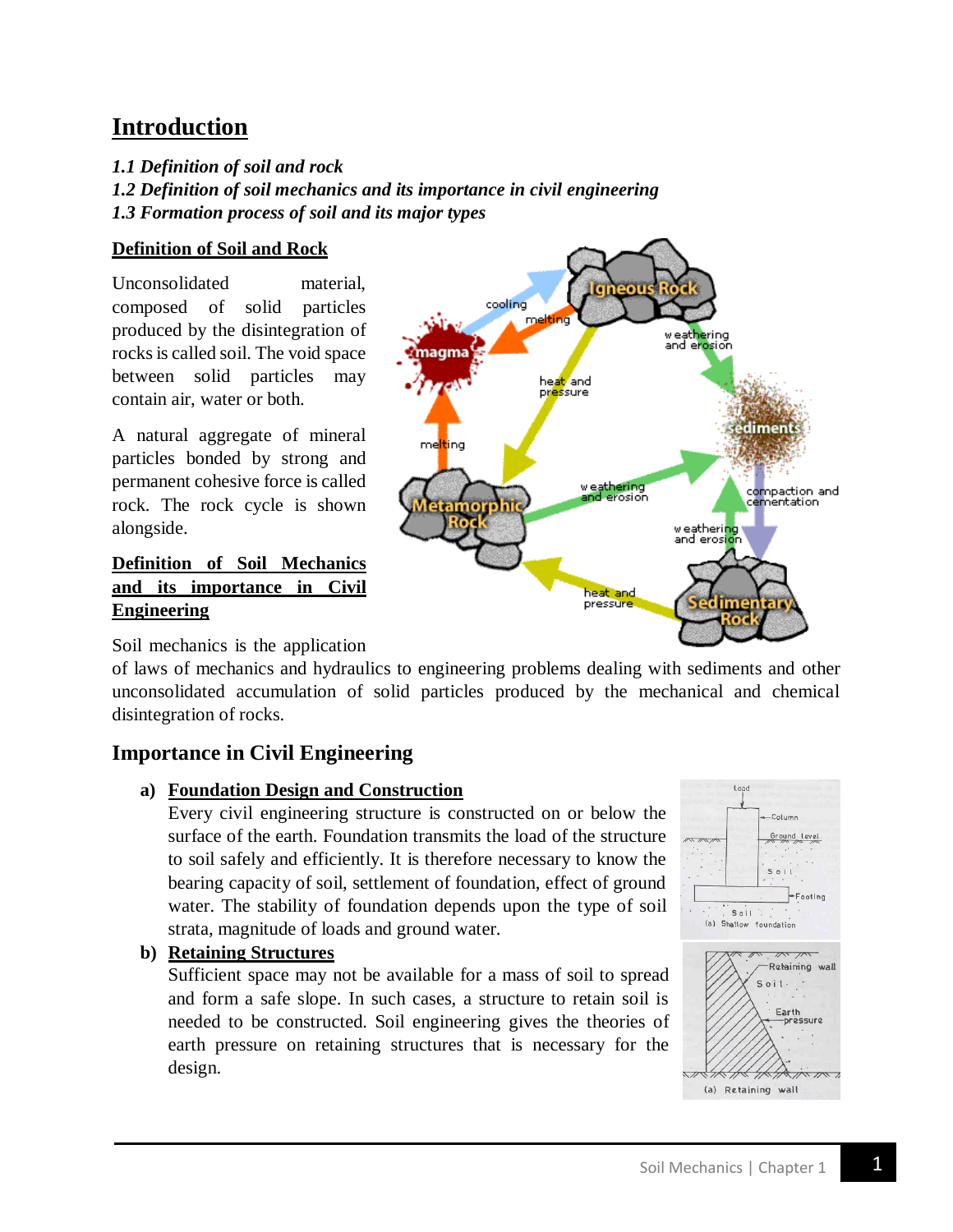## **c) Stability of Slopes**

When the soil surface is not horizontal, there is a component of weight of soil which tends to move it downward making the slope unstable. Soil engineering provides the methods for checking slope stability. Design of slope and height of embankment and depth of excavation requires a thorough knowledge of shear strength.



## **d) Underground Structures**

The forces exerted by the soil on tunnel and conduits need to be analyzed and evaluated for their design and construction.

#### **e) Pavement Design**

The thickness of pavement depends upon characteristics of sub-soil where traffic intensity is high. Knowledge regarding soil improvement techniques is much helpful in constructing pavement in poor soil.



#### **f) Earthen Dam**

Construction of earthen dam requires knowledge regarding soil mechanics.

# **Formation process of soil and its major types**

#### **a) Physical Disintegration**

- Soil has the properties of parent rock.
- Coarse grained soils as gravel and sand are formed.

## **i) Temperature Changes**

Different minerals of rock have different coefficient of thermal expansion. Unequal expansion and contraction of mineral occur due to temperature changes. Stress is induced due to such changes. The repetition of stress causes the particles to detach from the rocks leading to the formation of soil.

#### **ii) Wedging action of ice**

Water in the pores and mineral cracks of rocks freeze during cold climate. Expansion occurs due to increase in volume. Rocks break into pieces when large stress is developed in the cracks due to wedging action of ice.

#### **iii) Spreading of roots of plants**

Forces act on rocks when the roots of trees and shrubs grow in the cracks and fissure of rocks leading to disintegration.

#### **iv) Abrasion**

The movement of wind, rivers and glaciers over the surface of rock leads to abrasion and scouring.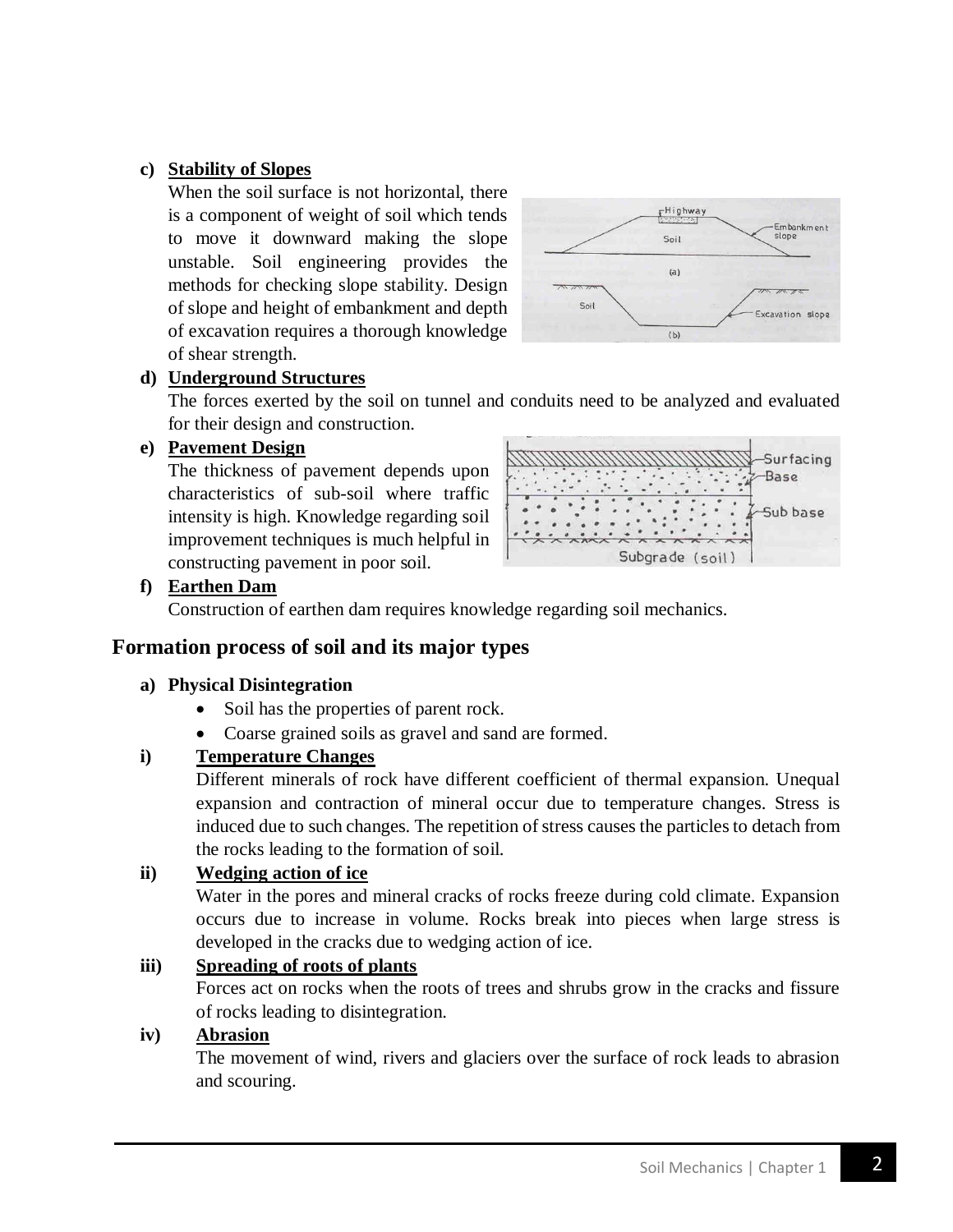## **b) Chemical Decomposition**

- Original rock minerals are transformed into new minerals by chemical reactions.
- Clayey soils are formed.

## **i) Hydration**

Water combines with rock minerals and results in the formation of new chemical compound. Chemical reaction causes a change in volume and decomposition of rock takes place.

## **ii) Carbonation**

 $CO<sub>2</sub>$  in atmosphere combines with water to form carbonic acid. Carbonic acid reacts with rocks and causes their decomposition.

#### **iii) Oxidation**

Oxygen ions combine with mineral in rocks resulting in decomposition.

## **iv) Solution**

Some of the rock minerals form a solution when dissolved in water. Chemical reaction takes place in solution and soil is formed.

## **v) Hydrolysis**

Chemical process in which water gets dissociated into  $H^+$  and  $OH^-$  ions is called hydrolysis. The hydrogen cation replace the metallic ions such as calcium, sodium and potassium in rock materials and soils are formed.

# **Types of Soils**

Broadly on the basis of origin of their constituents, soils are classified as residual soil and transported soils.

**Residual Soil:** Soils that remain at the place of their formation as a result of the weathering action of parent rocks are called residual soil. The size of grains of residual soil is indefinite. The depth of residual soil depends upon climatic condition and time of exposure.

**Transported Soil:** Soil formed at a place may be transported to the other places by agents as water, wind, ice, gravity. Such soils are called transported soil.

- i) Water Transported Soils (Alluvial Deposits)
	- Swift running water carries a large quantity of soil either in suspension or by rolling along the bed.
	- Water erodes the hills and deposits the soil in the valleys.
	- Size of soil particles carried by water depends upon the velocity.
	- Swift can carry boulder and gravels.
	- With a decrease in velocity, the coarse particles get deposited.
	- The finer particles are carried further downstream and are deposited when the velocity reduces.
- ii) Lacustrine Deposits: Deposit made in lakes.
- iii) Marine Deposits: Deposits formed when the flowing water carries soil to ocean or sea.